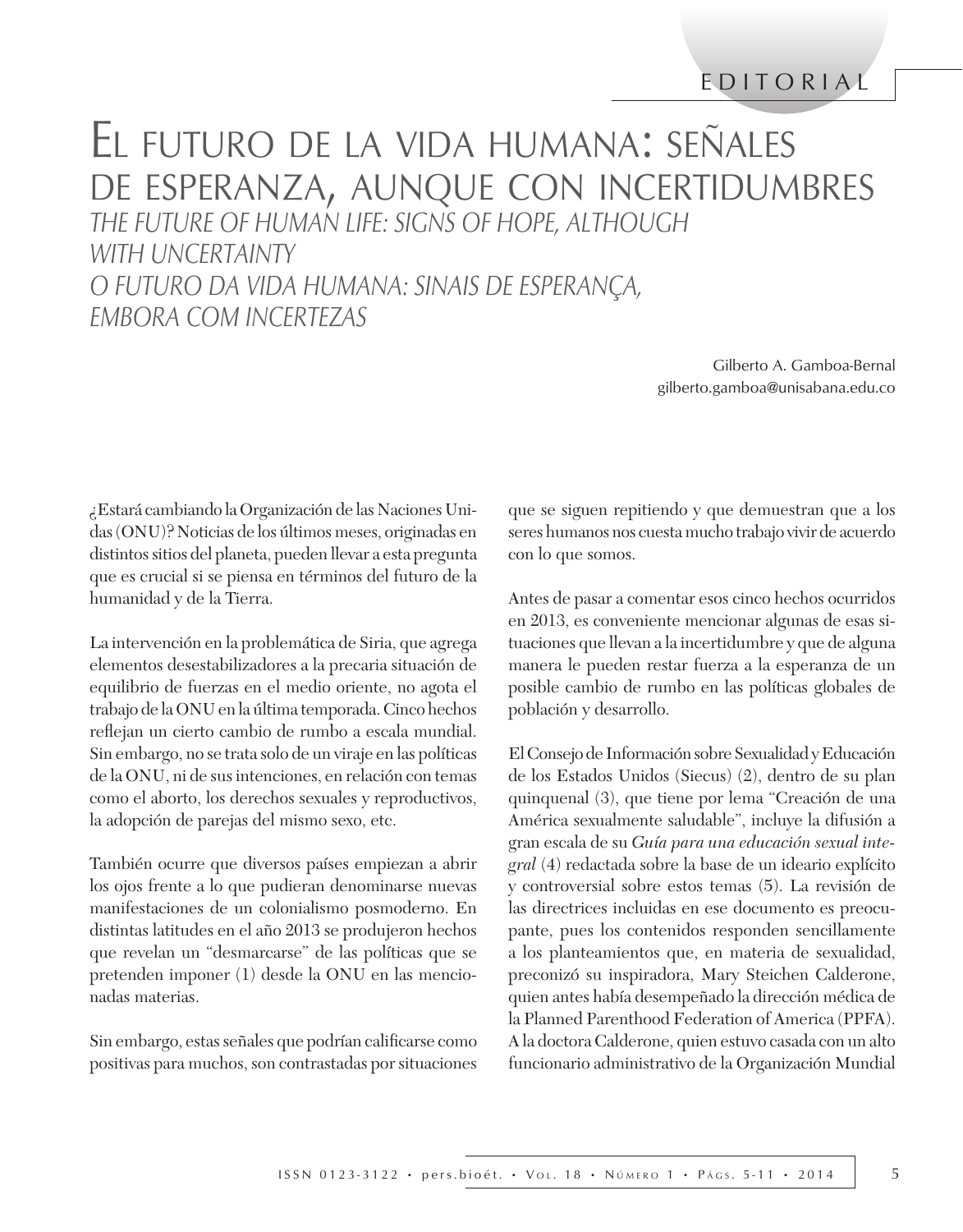de la Salud (OMS), el doctor Frank A. Calderone (6), en 1980 le fue entregado por parte de la PPFA (7) el Premio Margaret Sanger.

Uno de los puntos en los que se insiste en la mencionada guía es la no discriminación, pero no se menciona una de sus formas, que obligó al gobierno de los Estados Unidos a enmendar la ley, en el sentido de prohibir la discriminación prenatal por razones de sexo o raza (8). Y es que no solo en la China desaparecen niñas antes y después del nacimiento; en los Estados Unidos también está ocurriendo (9) a pesar de las políticas de igualdad y no discriminación.

En todas estas "desapariciones" generalmente hay dos voluntades que son excluidas de plano: una por la sencilla razón de que el embrión o feto no puede manifestarse. La otra voluntad relegada es la del padre del no nacido. El sí lo podría hacer, pero no cuenta, pues parecería que el supuesto derecho a decidir sobre el hijo es patrimonio exclusivo y excluyente de la madre: solo ella tendría "derechos" sobre su hijo —la mayor parte de las veces hija-. Los hombres ahora están intentando reivindicar esa capacidad de decisión en la situación del aborto (10). Cada vez se conoce con más claridad que las políticas globales de población y desarrollo, de intentos de controlar y aliviar la pobreza, están marcadas por unas pautas derivadas de Naciones Unidas que incluyen el aborto como un derecho que debe ser legalizado, la disponibilidad de anticonceptivos, etc., para poner fin a la "pandemia silenciosa del aborto inseguro" (11).

En un estudio más o menos reciente realizado por un profesor de la Universidad de Columbia y publicado por la Universidad de Harvard (12), nada sospechoso de sesgo religioso pues allí se critican duramente algunas posturas de la Iglesia católica, se muestra cómo los defensores de los supuestos derechos sexuales y reproductivos de hoy están repitiendo a la letra doctrinas eugenésicas del pasado, sin la menor idea de dónde vienen y hacia dónde conducen. Al promover conductas que facilitan la promiscuidad se consiguen efectos contrarios a los propuestos inicialmente con muy buenas intenciones: se contribuye al envejecimiento de la población (13), se limita la autodeterminación de personas, pero también de gobiernos, y se contribuye al establecimiento de una seudocultura del consumo y del relativismo.

Esas consecuencias se reflejan también en muchas facetas de la vida corriente y afectan a un número creciente de personas — principalmente jóvenes — comprometiendo su futuro afectivo y reproductivo. La gente común va captando que ciertas conductas no pueden estar bien y reaccionan cuando sus hijos se ven envueltos en ellas. Casos recientes ejemplifican bien esta situación: en un colegio de California, Estados Unidos, aunque se tienen baños separados para niños y para niñas, se les recomienda utilizarlos indistintamente (14).

En otro establecimiento educativo en Kansas apareció en la puerta del salón de clase de noveno grado un cartel con un listado de "¿Cómo la gente expresa sus sentimientos sexuales?", colgado a propósito por las directivas del centro educativo, pues hace parte -explicaron— de un plan de salud más amplio y "basado en la abstinencia". Algunos padres de los niños de 12 y 13 años no estuvieron de acuerdo con el contenido de ese listado, pues consideraron totalmente inadecuado incluir en la lista, además de caricias, besos, diálogo y tomarse de la mano, otras manifestaciones de la intimidad propias de la vida conyugal, a la par con conductas claramente aberrantes (15).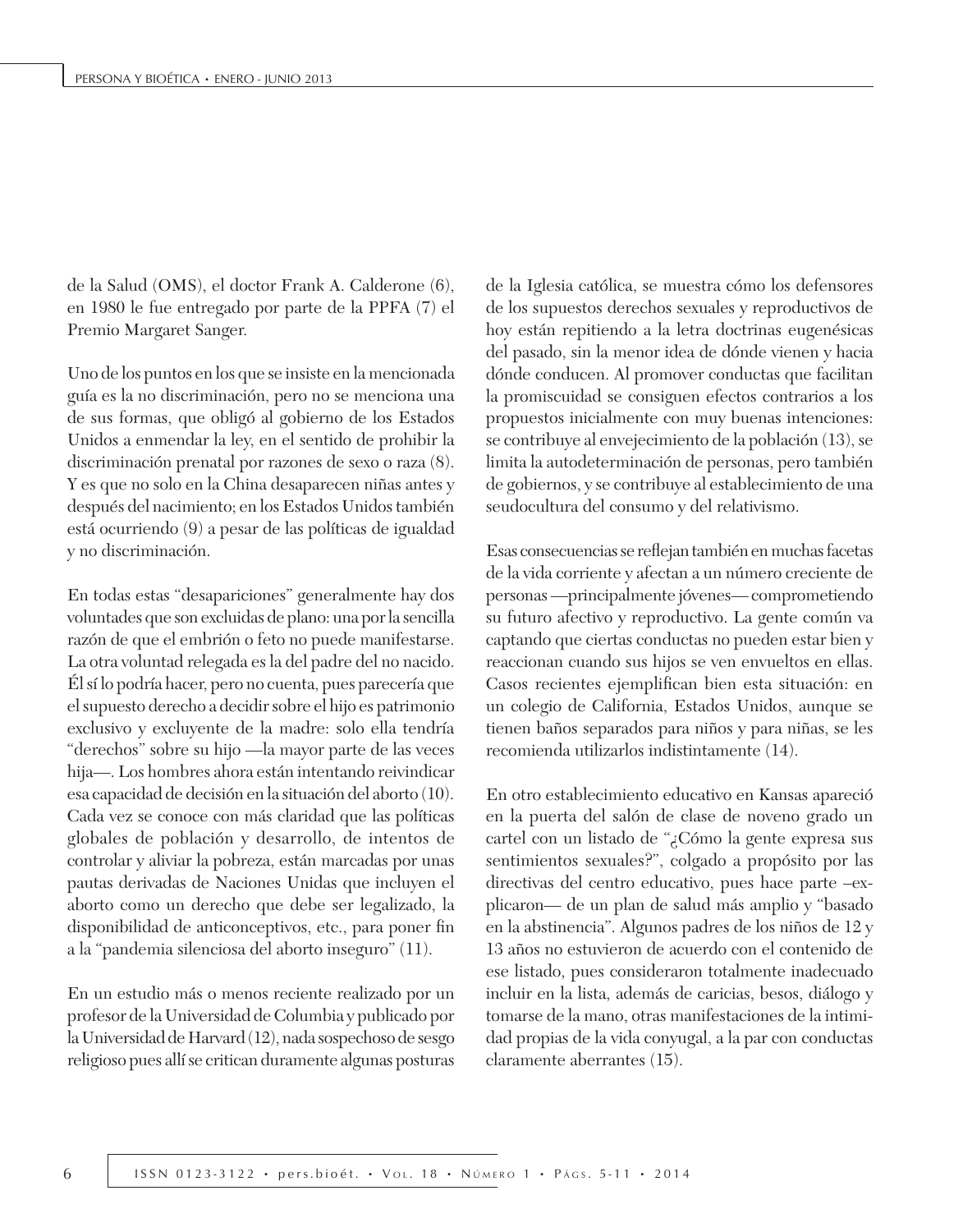Desde hace más de un siglo se sabe que la educación es una importante herramienta para proteger la vida (16), pero cuando la educación desconoce o se aparta de la realidad antropológica y social del ser humano, en lugar de conseguir ese cometido, lo frustra. Lo que se consigue es una aproximación caricaturesca de la sexualidad humana, donde el único y exclusivo bien es el placer, que hay que buscar desde temprana edad, adoptando conductas de alto riesgo que comprometen la salud y hasta la vida.

El cambio que se necesita en estos terrenos, para reconducir a la sociedad y a las personas por caminos que les lleven a la verdadera felicidad, pasa por una educación que rebase la simple información, que sea apropiada para la edad, que muestre una visión inteligente, significativa y noble del sexo, que fortalezca la voluntad sobre la base del ejercicio de las virtudes. Una educación que debe empezar en la casa, con los padres como primeros e idóneos educadores en materia sexual, y continuarse en el colegio con maestros bien preparados, cuyas vidas personales ordenadas les sirvan de base y aval de lo que enseñan.

Algunas de las situaciones generadoras de esperanza, o que al menos muestran destellos de que algo está cambiando, son las siguientes:

1. El Parlamento Europeo rechazó el aborto como un "derecho" (17). El informe Estrela, "Propuesta de resolución del parlamento Europeo sobre salud sexual y reproductiva y derechos afines" (18), proponía, entre otras cosas, el aborto libre y gratuito para los adolescentes; la libre elección del sexo y la identidad sexual desde la infancia; una educación sexual con perspectiva ideológica de género, obligatoria en todas las escuelas de la Unión Europea; llamar derecho humano al aborto; negar a los médicos el derecho a la objeción de conciencia; otorgar a los niños "derechos sexuales".

La presión de la sociedad civil se hizo sentir a través de redes sociales y manifestaciones multitudinarias y pesaron mucho más que el lobby de los grupos que promovían la iniciativa. Tras rechazar el informe Estrela, los eurodiputados aprobaron un texto alternativo donde se reconoce la autonomía de cada país para legislar sobre estas materias.

2. Iniciativas populares a favor de la vida y la familia en Europa y Estados Unidos (19) se fortalecen. Las redes sociales son un elemento clave para que la gente corriente empiece a manifestar sus opiniones sobre temas candentes. El fortalecimiento de ONG, grupos y movimientos que tienen como misión defender la vida y la familia en buena parte puede deberse a las redes sociales; pero sobre todo a que, poco a poco, se va tomando conciencia de la importancia, necesidad y convicción de que cada ser humano es un don que demanda protección, desde el momento de su concepción hasta su ocaso natural. Este cambio de mentalidad se está produciendo con una característica importante: la aconfesionalidad (20). Ahora no es solo la Iglesia católica la que se manifiesta sobre estos temas.

Otro hecho llamativo es el cierre progresivo de establecimientos que practicaban abortos. En 1991 existían en los Estados Unidos 2.176 clínicas, en 2013 quedaban 581 (una disminución de casi el 70%); el año pasado fueron clausurados 87 centros (21).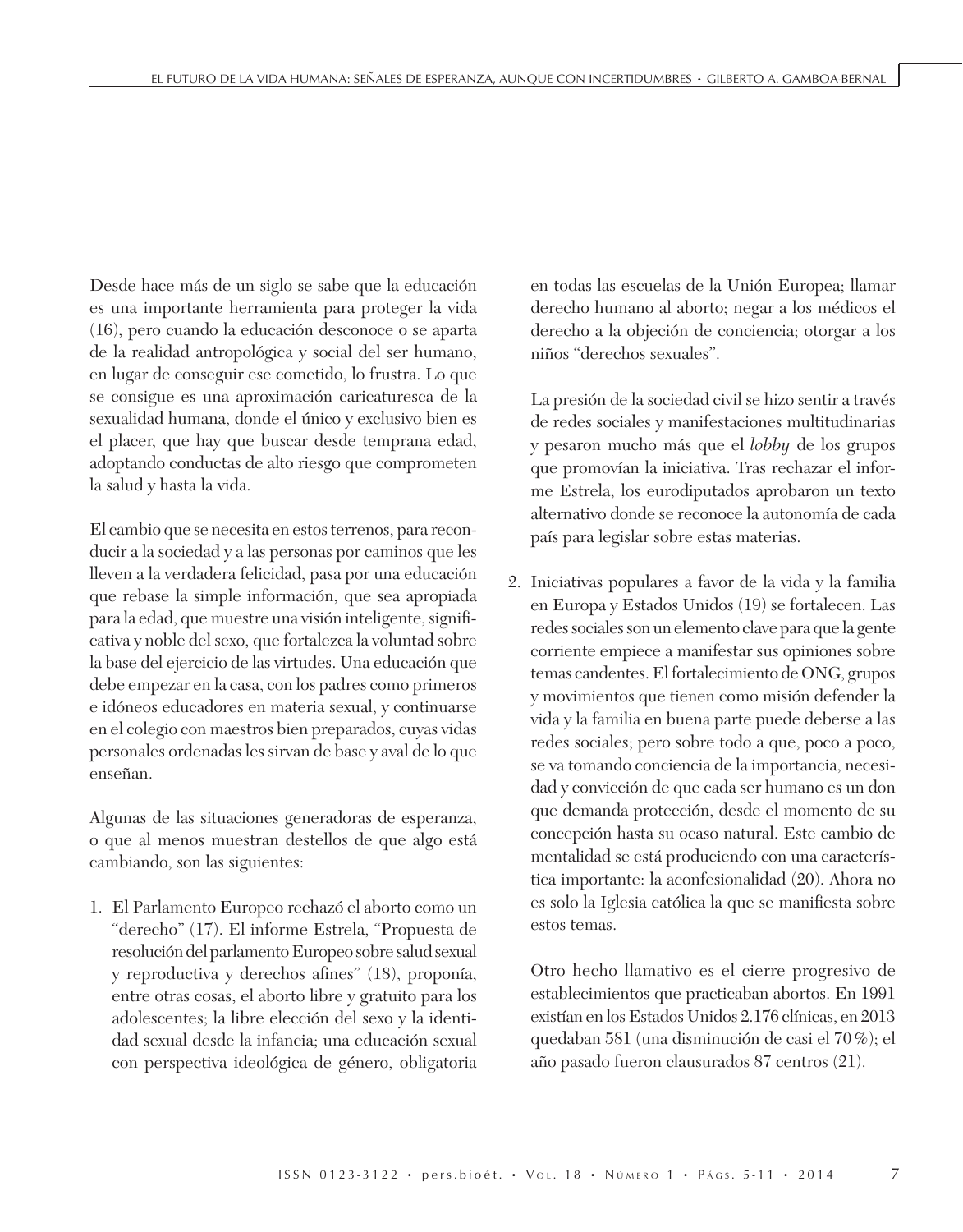- 3. Los países rechazan la orientación sexual como categoría protegida, aunque no la perspectiva de género. La Asamblea General de las Naciones Unidas aprobó (22), en noviembre de 2013, una resolución sobre "Políticas y programas relativos a la juventud" (23) donde no se tuvo en cuenta la Declaración del Foro Mundial de la Juventud de Bali (24) preparada por el Fondo de Población de la ONU donde el aborto, la anticoncepción, la perspectiva de género, los derechos sexuales y la orientación sexual se proponían exentos de ambages. Sin embargo, en la resolución aprobada se insta a los Estados miembros "a incorporar una perspectiva de género en todas las actividades de desarrollo, reconociendo que tales medidas son esenciales para el logro del desarrollo sostenible y las iniciativas para combatir el hambre, la pobreza y las enfermedades" (Cfr.  $A/C.3/68/L.10/Rev.1, 5$ .
- 4. Naciones Unidas está en el proceso de reforma de sus organismos de expertos. Ante las numerosas quejas de organismos multilaterales favorables a la vida y a la familia, y de algunos países, la Asamblea General tomó la determinación de continuar con la revisión y reforma de sus comités y organismos de expertos, más conocidos como *treaty bodies* (25), aquellos que en nombre de la ONU están en contacto con los gobiernos de los Estados miembros y les instan a cambiar sus políticas en materias que les interesan.

Además de otros asuntos (26), uno de los puntos más sensibles es la poca o ninguna rendición de cuentas a las Naciones Unidas por parte de estos "expertos". Es deseable que esta reforma esté centrada en despojar a los treaty bodies de la ideología que sus funcionarios reflejan en su gestión y que tratan de imponer a las entidades *target* de los Estados miembros, aún en contra de sus mismas políticas internas.

5. La Comisión Europea tomó la decisión de seguir con la política, establecida en 2011, sobre la no financiación de proyectos que incluyan destrucción de embriones. La comisaria Máire Geoghegan-Quinn, en la presentación del programa marco de investigación 2020 (27), afirmó que aunque los países miembros de la Unión puede decidir autónomamente sobre esta materia, los fondos que la Unión Europea tiene destinados para investigación y educación no serán entregados a protocolos que incluyan investigación con embriones humanos. Desde 2011, gracias a la sentencia del Tribunal de Justicia Europeo (28), la Unión Europea no solo no financia este tipo de investigaciones, sino que tampoco es posible registrar, en todo el territorio europeo, patentes derivadas de investigaciones donde se haya producido manipulación o destrucción de embriones humanos, y menos su utilización con finalidades industriales o comerciales.

Algunas de las problemáticas planteadas encuentran mayor explicación en los artículos de este número de Persona y Bioética. Casi podría afirmarse que se trata de una edición monográfica, pues todas las temáticas están muy relacionadas.

Los efectos de una ideología han hecho presa de las mujeres en primera instancia y de las familias de manera refleja; el ideal legítimo de liberación femenina, frente al machismo cultural tan extendido, ha degenerado en una nueva esclavitud para quienes están llamadas por naturaleza a "dar vida a la humanidad y humanidad a la vida". Uno de los ejemplos de esta situación se presenta en el escrito "Mujeres y anticonceptivos, ¿liberación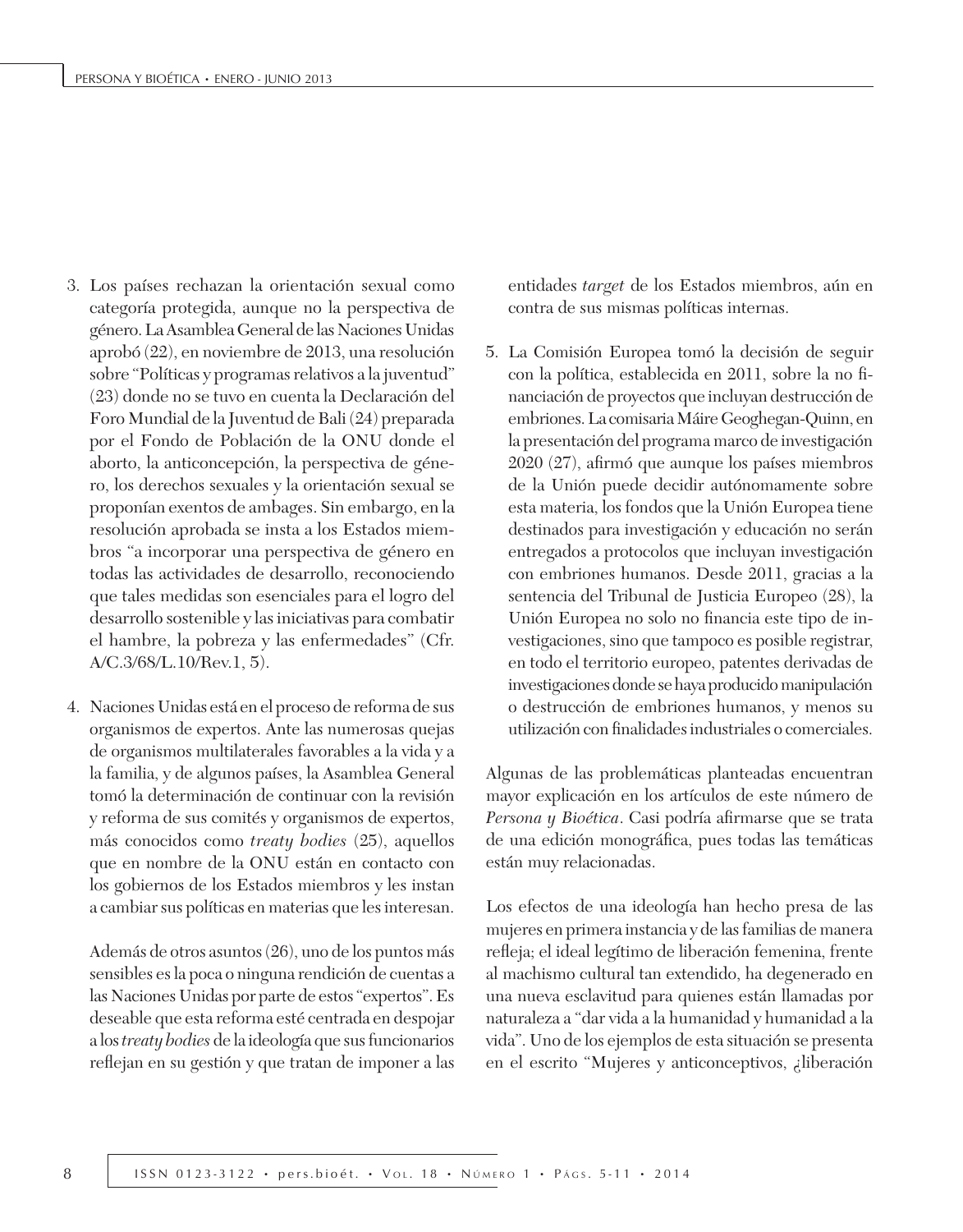femenina?", de la psiquiatra Danelia Cardona, quien refleja en su exposición parte de su ejercicio profesional en Inglaterra y en Colombia.

Muchas situaciones se podrían remediar antes de que sus consecuencias lleven a lesionar al ser humano y al medio en el que vive, si no se pierde la capacidad de asombro. El doctor Carlos Alberto Rosas Jiménez, en el artículo "Hacia una Bioética del asombro: aportes para una bioética personalista", afronta este tema y hace una propuesta para que la Bioética no olvide uno de sus cometidos: estar atenta para que los desarrollos biotecnológicos favorezcan al ser humano y su entorno y denunciar con diligencia cuando los riesgos para ellos empiezan a despuntar.

Situaciones como las tratadas por el doctor Carlos Alberto Gómez Fajardo en "Observaciones bioéticas sobre el 'Consenso de Estambul''': el cientificismo y la omisión de lo humano en la embriología humana" no tendrían por qué presentarse si todos, también la opinión pública, aprendiéramos a reaccionar para no permitir que la dignidad del ser humano se ponga entre paréntesis o se juegue con ella, trivializando la vida de sus titulares.

Cuando la dignidad del ser humano se manipula o tiene el peligro de ser manejada como no corresponde, se hace necesaria la intervención del derecho. La biojurídica, o el bioderecho, se está empezando a abrir campo en los distintos países. Así se pueden tutelar los verdaderos derechos de las personas e impedir que el poder mal utilizado de la política y de la misma tecnología, produzca daños –a veces irreparables– en quienes son titulares de esos derechos, solo por hacer parte de la especie humana. Esta realidad es comentada en el ensayo del

Lic. Omar Fernando Becerra, aprovechando la situación que vive México en estas materias.

Para ayudar a solucionar los problemas que surgen en los panoramas anotados es cada vez más urgente que la formación de los futuros médicos tome en cuenta contenidos que sepan combinar el buen hacer del profesional con las competencias humanísticas que le hagan mejor persona. Este es el fondo del artículo de la doctora Cecilia Orellana. Desde Chile hace una propuesta para que se articulen los conocimientos necesarios para lograr un nuevo profesional científico y humanista.

En la sección Bioética en Práctica se transcribe, editada. la intervención del doctor Gonzalo Herranz durante el homenaje que le hizo la Organización Médica Colegial de Valencia a finales de 2013. Encontrarán los lectores unas sugerentes ideas sobre el presente y el futuro de la Bioética, del ejercicio profesional y de su ética específica, de la relación entre ciencia verdadera y fe verdadera, etc., con el mordiente y la sutileza que de antaño caracterizan al doctor Herranz. Como se dice en la introducción de esa sección, se trata continuar el homenaje iniciado en España, desde estas latitudes ultramarinas, a una persona que ha contribuido al desarrollo de la deontología médica y de la Bioética más allá de las fronteras de la "madre patria".

Los cambios que notarán los lectores en el presente volumen de Persona y Bioética obedecen a la necesidad de seguir mejorando nuestra publicación, principalmente a raíz de la nueva clasificación en Publidex de Colciencias: de B pasamos a A2. Asu vez, de conformidad con el acuerdo entre SciELO e Thomson Reuters, la revista ya es visible en ISI - Web of Science. Buena parte del material se publicará en inglés ampliando así la visibilidad de la revista.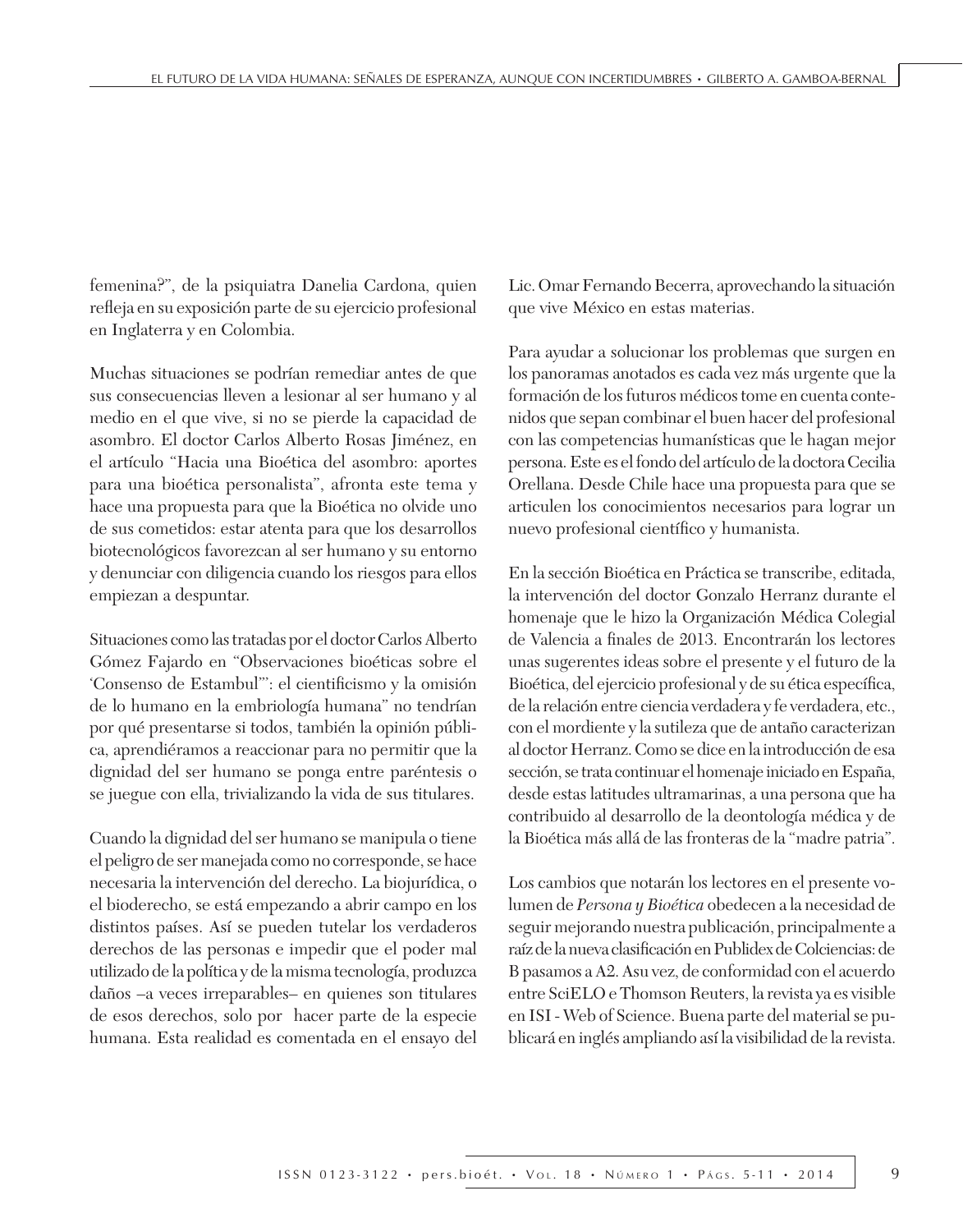## REFERENCIAS

- 1. Peeter M. Marion-Ética: los expertos de la ONU imponen su ley. Madrid: Rialp; 2011.
- Sexuality Information and Education Council of the United 2. States (Siecus) [visitado 2014 ene 16]. Disponible en: http:// www.siecus.org
- 3. Creating a Sexually Healthy America: Siecus Strategic Plan 2012-2016 [visitado 2014 ene 16]. Disponible en: http://www.siecus.org/index.cfm?fuseaction=Feature. showFeature&FeatureID=2049
- Guidelines for Comprehensive Sexuality Education: Kinder- $4.$ garten-12th Grade [visitado 2014 ene 17]. Disponible en: http://www.siecus.org/\_data/global/images/guidelines.pdf
- Siecus. Position Statements [visitado 2014 ene 17]. Disponible 5. en: http://www.siecus.org/index.cfm?fuseaction=Page.viewPa ge&pageId=494&parentID=472
- 6. Calderone Prize in Public Health [visitado 2014 ene 18]. Disponible en: http://www.mailman.columbia.edu/aboutus/awards-distinguished-lectures/calderone-prize/biography-history
- 7. Mary S. Calderone [visitado 2014 ene 18]. Disponible en: http://www.hws.edu/about/blackwell/calderone.aspx
- Committee Reports. 112th Congress (2011-2012). House Re-8. port 112-496. Prenatal nondiscrimination act (prenda) of 2012 [visitado 2014 ene 19]. Disponible en: http://thomas.loc.gov/ cgi-bin/cpquery/?&dbname=cp112&sid=cp112SUHud&refe r=&r\_n=hr496.112&item=&&&sel=TOC\_2439&
- Abrevaya J. Are There Missing Girls in the United States? American Economic Journal: Applied Economics.  $2009;1(2):1-34$  [visitado 2014 ene 18]. Disponible en: http:// econpapers.repec.org/article/aeaaejapp/v\_3a1\_3ay\_3a2009\_3 ai\_3a2\_3ap\_3a1-34.htm
- 10. Ablow K. Men should be allowed to veto abortions. Foxnews [visitado 2014 ene 18]. Disponible en: http://www.foxnews. com/opinion/2011/07/22/men-should-be-allowed-to-vetoabortions/
- 11. Grimes D, Benson J, Singh S, Romero M, et al. Unsafe abortion: the preventable pandemic. Sexual and reproductive

 $10$ 

health 4. World Health Organizations, 2006 [visitado 2014 ene 18]. Disponible en: http://www.who.int/reproductivehealth/ topics/unsafe\_abortion/article\_unsafe\_abortion.pdf

- 12. Connelly M. Fatal Misconception: The Struggle to Control World Population. Harvard University Belknap Press; 2008.
- 13. Gamboa-Bernal G. Calentamiento global e invierno ético: ocasión de compromiso formativo. Persona y Bioética. 2009;13(2):111-113.
- 14. Ablow K. All wrong in California, girls can use urinals in the boys' restroom. Foxnews. 14-I-2014 [visitado 2014 ene 20]. Disponible en: http://www.foxnews.com/opinion/2014/01/14/ all-wrong-in-california-girls-can-use-urinals-in-boys-restroom/
- 15. Starnes T. Parents upset by X-rated sex ed poster in middle school. Foxnews. 17-I-2014 [visitado 2014 ene 20]. Disponible en: http://www.foxnews.com/opinion/2014/01/17/ parents-upset-by-x-rated-sex-ed-poster-in-middleschool/?intemp=trending
- 16. Carstens JH. Education as a factor in the prevention of criminal abortion and illegitimacy. JAMA. 1906;XLVII(23):1889-1891 [visitado 2014 ene 17]. Disponible en: https://jama.jamanetwork.com/article.aspx?articleid=461439
- 17. Elderechoalabortoseguroyalaeducaciónsexualpierdenlabatalla enel Parlamento Europeo [visitado 2014 ene 12]. Disponible en: http://www.20minutos.es/noticia/2001031/0/informe-estrela/ aborto-educacion-sexual/parlamento-europeo/#xtor=AD-15&xts=467263
- 18. Parlamento Europeo. Informe sobre salud sexual y reproductiva y derechos afines [visitado 2014 ene 12]. Disponible en: http://www.europarl.europa.eu/meetdocs/2009\_2014/documents/femm/dv/p7\_a(2013)0306\_/p7\_a(2013)0306\_es.pdf
- 19. Tobias C. Pro-Life Movement to Ban Abortions Follows in the Footsteps of William Wilberforce [visitado 2014 ene 20]. Disponible en: http://www.lifenews.com/2014/01/24/pro-lifemovement-to-ban-abortions-follows-in-the-footsteps-of-william-wilberforce/
- 20. Volonté L. 'One of Us' creates network for the defense of life in Europe. Rome Reports. 2-Ene-2014 [visitado 2014 ene 20]. Disponible en: http://www.romereports.com/pg155285--oneof-us-creates-network-for-the-defense-of-life-in-europe--en